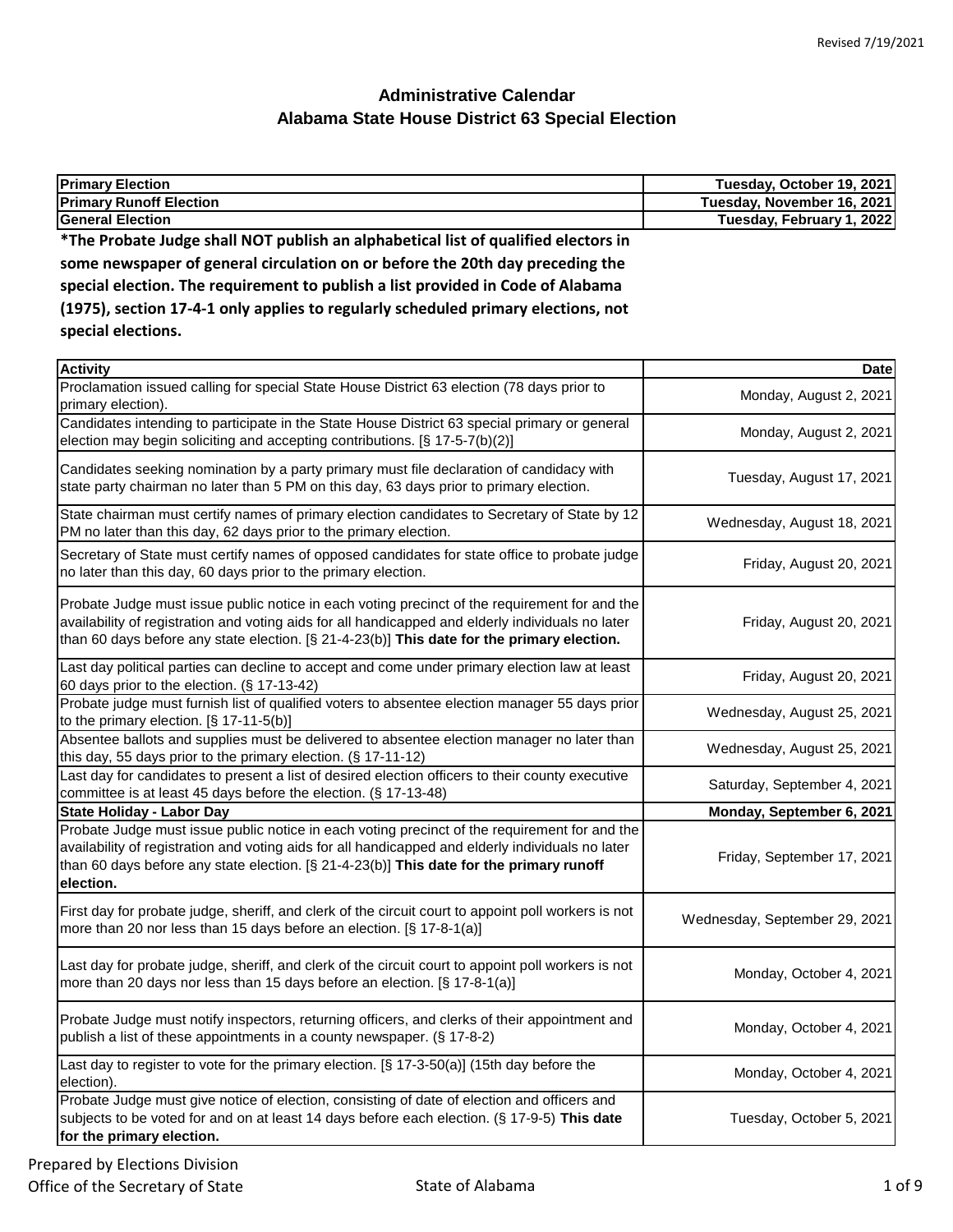| Tuesday, October 19, 2021  |
|----------------------------|
| Tuesday, November 16, 2021 |
| Tuesday, February 1, 2022  |
|                            |
|                            |
|                            |
|                            |
|                            |
|                            |

| <b>Activity</b>                                                                                                                                                                                                                                                                                                                | <b>Date</b>                |
|--------------------------------------------------------------------------------------------------------------------------------------------------------------------------------------------------------------------------------------------------------------------------------------------------------------------------------|----------------------------|
| First day election officials may begin testing automatic tabulating equipment for the primary<br>election to ascertain that equipment will correctly count votes cast. (Adm. Rule 307-X-1-.04)                                                                                                                                 | Tuesday, October 5, 2021   |
| First day probate judge may print poll lists or load registration data into electronic poll books<br>for the primary election. (§§ 17-4-2, 17-4-2.1)                                                                                                                                                                           | Saturday, October 9, 2021  |
| <b>State Holiday - Columbus Day</b>                                                                                                                                                                                                                                                                                            | Monday, October 11, 2021   |
| For any absentee application received on or after the 8th day prior to the election that does<br>not contain a copy of an approved form of identification, the absentee election manager shall<br>issue a provisional ballot to that voter.                                                                                    | Monday, October 11, 2021   |
| Absentee applications returned by mail must be received not less than 7 days prior to the<br>election. (§ 17-11-3)                                                                                                                                                                                                             | Tuesday, October 12, 2021  |
| Absentee applications returned by hand must be received not less than 5 days prior to the<br>election. (§ 17-11-3)                                                                                                                                                                                                             | Thursday, October 14, 2021 |
| An application for a voter who requires emergency treatment by a licensed physician within 5<br>days before an election may be forwarded to the absentee election manager by the applicant<br>or by his or her designee.                                                                                                       | Thursday, October 14, 2021 |
| Last day for authority charged to hold a school of instruction for poll workers. Probate judge<br>must notify these election officials of time and place of instruction school and must publish<br>notice at least 48 hours before instruction school takes place; no less than 5 days prior to the<br>election. [§ 17-8-9(a)] | Thursday, October 14, 2021 |
| The last day probate judges can deliver election supplies to sheriffs is no less than 3 days<br>before the election. (§ 17-13-9)                                                                                                                                                                                               | Saturday, October 16, 2021 |
| If delivered by hand, absentee ballots must be returned to the absentee election manager no<br>later than the close of the next business day preceding the election. [§ 17-11-18(a)]                                                                                                                                           | Monday, October 18, 2021   |
| <b>Primary Election</b>                                                                                                                                                                                                                                                                                                        | Tuesday, October 19, 2021  |
| Absentee ballots being returned by mail to the absentee election manager must be received<br>no later than noon on this day. [§ 17-11-18(a)]                                                                                                                                                                                   | Tuesday, October 19, 2021  |
| Last day for military and other UOCAVA voters in the primary to postmark an absentee ballot<br>returned by mail to the Absentee Election Manager. [§ 17-11-18(b)]                                                                                                                                                              | Tuesday, October 19, 2021  |
| The medical emergency designee must deliver absentee ballot to absentee election<br>manager no later than noon on this day. [§§ 17-11-18(a), 17-11-3(c)]                                                                                                                                                                       | Tuesday, October 19, 2021  |
| Inspector or returning officer must deliver the ballots and returns to the sheriff. (§ 17-13-12)                                                                                                                                                                                                                               | Tuesday, October 19, 2021  |
| Last day to file petition with Secretary of State to obtain ballot access as an independent<br>candidate; no later than 5 PM on the day of the primary election. (§ 17-9-3)                                                                                                                                                    | Tuesday, October 19, 2021  |
| Last day to file petitions with the Secretary of State for minor/third parties to gain ballot<br>access as a political party no later than 5 PM on the day of the primary election. [§ 17-6-<br>$22(a)(1)$ ]                                                                                                                   | Tuesday, October 19, 2021  |
|                                                                                                                                                                                                                                                                                                                                |                            |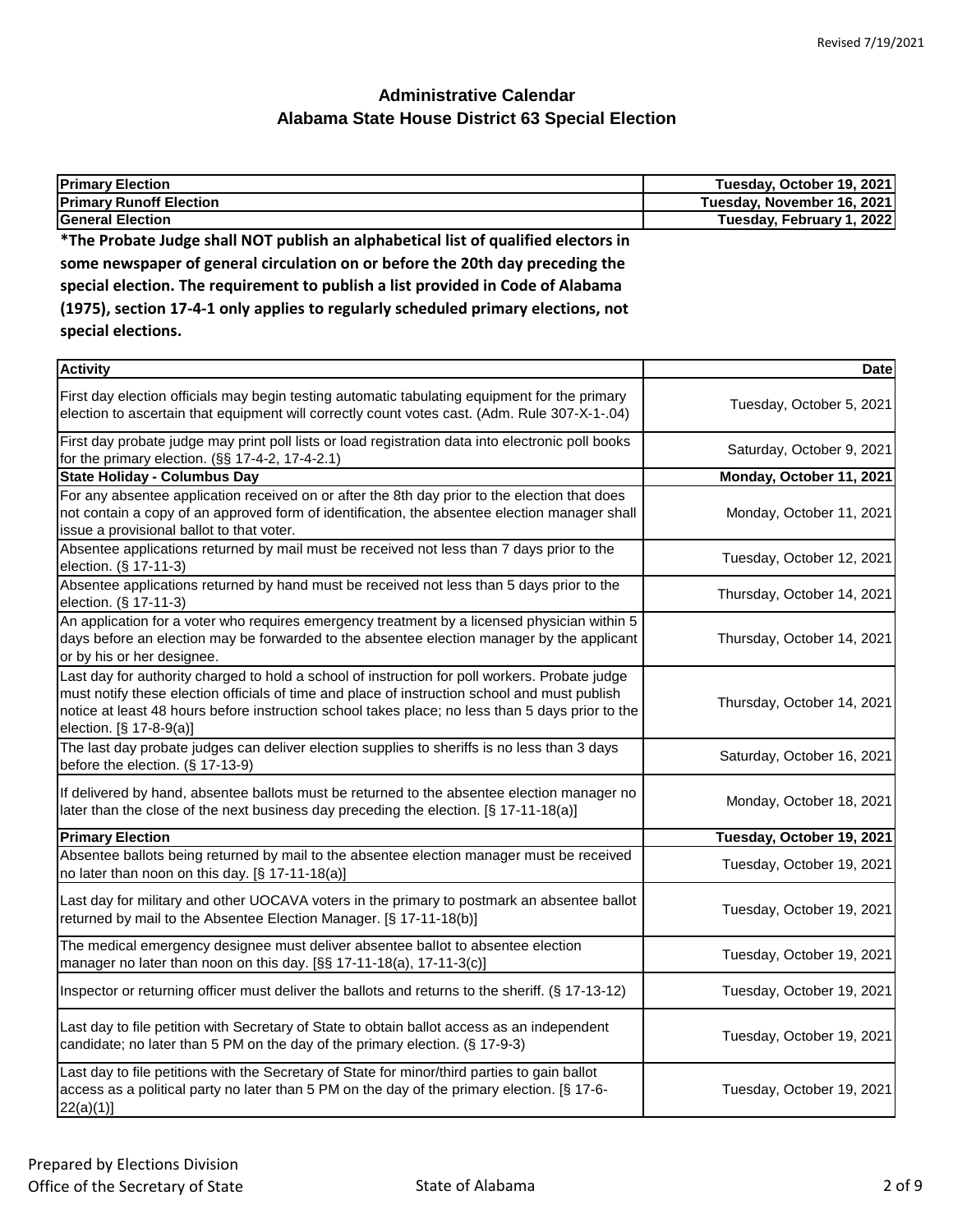| <b>Primary Election</b>                                                                                                                                                                                                                                                                                                                                                   | Tuesday, October 19, 2021   |
|---------------------------------------------------------------------------------------------------------------------------------------------------------------------------------------------------------------------------------------------------------------------------------------------------------------------------------------------------------------------------|-----------------------------|
| <b>Primary Runoff Election</b>                                                                                                                                                                                                                                                                                                                                            | Tuesday, November 16, 2021  |
| <b>General Election</b>                                                                                                                                                                                                                                                                                                                                                   | Tuesday, February 1, 2022   |
| *The Probate Judge shall NOT publish an alphabetical list of qualified electors in                                                                                                                                                                                                                                                                                        |                             |
| some newspaper of general circulation on or before the 20th day preceding the                                                                                                                                                                                                                                                                                             |                             |
| special election. The requirement to publish a list provided in Code of Alabama                                                                                                                                                                                                                                                                                           |                             |
| (1975), section 17-4-1 only applies to regularly scheduled primary elections, not                                                                                                                                                                                                                                                                                         |                             |
| special elections.                                                                                                                                                                                                                                                                                                                                                        |                             |
| <b>Activity</b>                                                                                                                                                                                                                                                                                                                                                           | <b>Date</b>                 |
| Sheriff must deliver certificate of returns to chairman of county executive committee of each<br>political party participating in primary election by 10 AM on the Wednesday following the<br>election. [§ 17-13-14(a)]                                                                                                                                                   | Wednesday, October 20, 2021 |
| The written affirmations of provisional voters, inspector challenge statements, and voter<br>reidentification forms must be delivered by the sheriff to the board of registrars by noon on<br>the day following the election. [§ 17-10-2(d)]                                                                                                                              | Wednesday, October 20, 2021 |
| Deadline for voters whose ballot became provisional due to lack of identification to provide<br>identification (or provisional ballot and identification) including the address and telephone<br>number of the voter to the board of registrars no later than 5 PM. [§ 17-10-2(a)(3)]                                                                                     | Friday, October 22, 2021    |
| Last day candidates who would be eligible to be placed on primary runoff ballot can decline<br>to have his/her name placed on ballot; no more than 3 days after holding the first primary. (§<br>$17-13-19$                                                                                                                                                               | Friday, October 22, 2021    |
| Absentee ballots submitted by UOCAVA voters must be accepted until noon this day. Ballot<br>must have been postmarked no later than election day and meet other absentee ballot<br>requirements to be counted. [§ 17-11-18(b)]                                                                                                                                            | Tuesday, October 26, 2021   |
| County executive committee must meet no later than noon on the Tuesday following the<br>primary to receive, canvass, and tabulate returns by precinct and publicly declare results. (§<br>$17 - 13 - 17$                                                                                                                                                                  | Tuesday, October 26, 2021   |
| The board of registrars must deliver the provisional voter affirmations and inspector<br>challenge statements, with the certified findings attached, to the judge of probate no later<br>than noon, 7 days after the election. [§ 17-10-2(e)]                                                                                                                             | Tuesday, October 26, 2021   |
| The canvassing board shall tabulate provisional ballots which have been certified by the<br>board of registrars at noon 7 days after the election. The canvassing board must certify the<br>results of the provisional votes cast and must post one copy in the courthouse and must seal<br>one copy into a container designated for each political party. [§ 17-10-2(f)] | Tuesday, October 26, 2021   |
| Chairman of county executive committee must certify to chairman of state executive<br>committee a statement and tabulation by precinct of results of primary 7 days after the<br>election. (§ 17-13-17)                                                                                                                                                                   | Tuesday, October 26, 2021   |
| Chairman of state executive committee must meet no later than noon on this day, 8 days<br>following the primary, to certify to Secretary of State and chairman of county executive<br>committee must certify to probate judge names of candidates to be placed on primary runoff<br>ballot. (§ 17-13-17)                                                                  | Wednesday, October 27, 2021 |
| State executive committee must meet and receive, canvass, and tabulate returns and<br>provide Secretary of State with state primary election returns by precinct, no later than noon,                                                                                                                                                                                     | Wednesday, October 27, 2021 |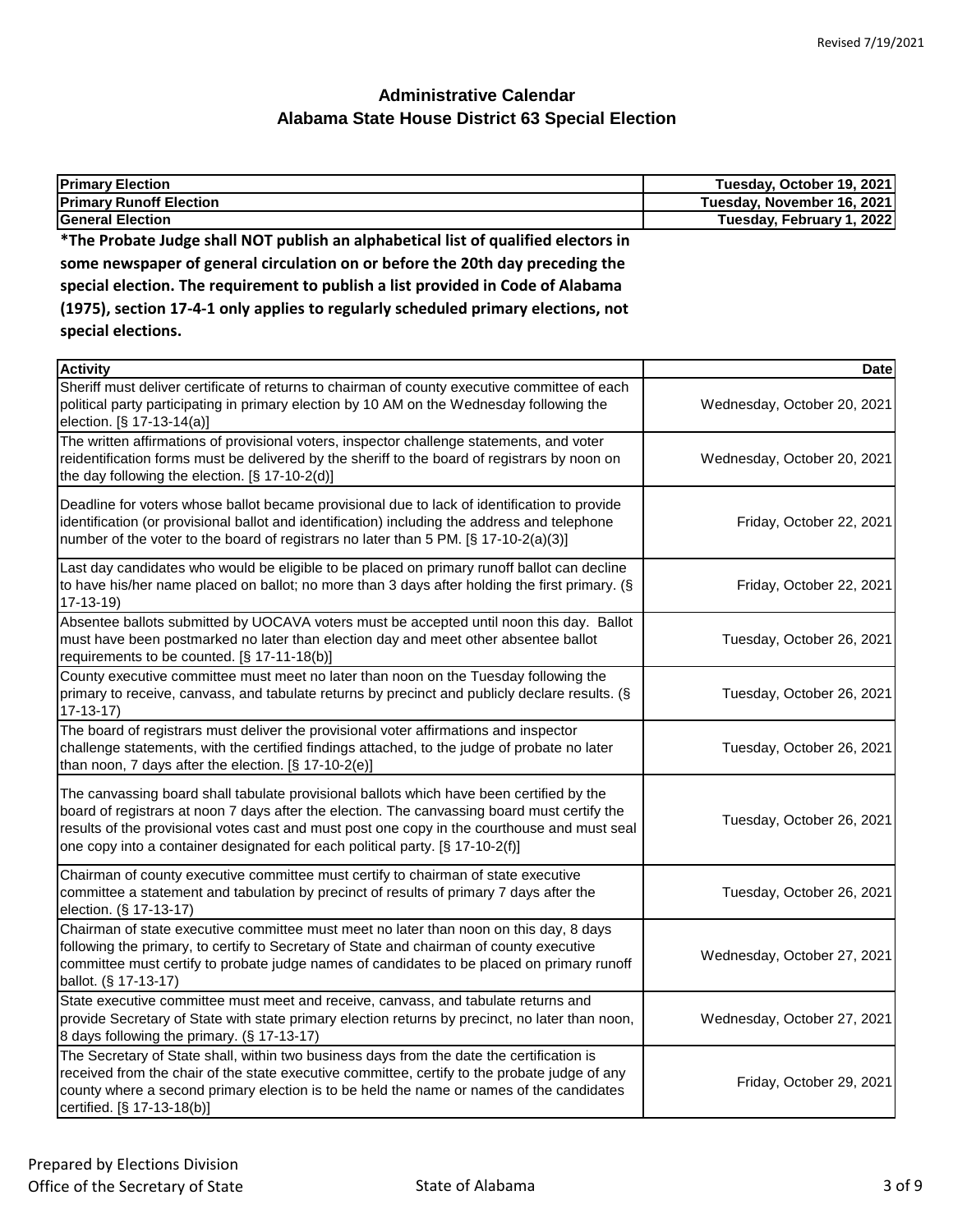| <b>Primary Election</b>                                                            | Tuesday, October 19, 2021  |
|------------------------------------------------------------------------------------|----------------------------|
| <b>Primary Runoff Election</b>                                                     | Tuesday, November 16, 2021 |
| <b>General Election</b>                                                            | Tuesday, February 1, 2022  |
| *The Probate Judge shall NOT publish an alphabetical list of qualified electors in |                            |
| some newspaper of general circulation on or before the 20th day preceding the      |                            |
| special election. The requirement to publish a list provided in Code of Alabama    |                            |
| (1975), section 17-4-1 only applies to regularly scheduled primary elections, not  |                            |
| special elections.                                                                 |                            |

| <b>Activity</b>                                                                                                                                                                                                                             | <b>Date</b>                  |
|---------------------------------------------------------------------------------------------------------------------------------------------------------------------------------------------------------------------------------------------|------------------------------|
| Last day to register to vote for the primary runoff election. [§ 17-3-50(a)] (15th day before the<br>election)                                                                                                                              | Monday, November 1, 2021     |
| Absentee ballots and supplies for primary runoff must be delivered to absentee election<br>manager 14 days after the primary. (§ 17-11-12)                                                                                                  | Tuesday, November 2, 2021    |
| Probate judge must give notice of election, consisting of date of election and officers and<br>subjects to be voted for and on at least 14 days before each election. (§ 17-9-5) This date<br>for the primary runoff election.              | Tuesday, November 2, 2021    |
| First day election officials may begin testing automatic tabulating equipment for the primary<br>runoff election to ascertain that equipment will correctly count votes cast. (Adm. Rule 307-X-<br>$1-.04)$                                 | Tuesday, November 2, 2021    |
| First day probate judge may print poll lists or load registration data into electronic poll books<br>for the primary runoff election. (§§ 17-4-2, 17-4-2.1)                                                                                 | Saturday, November 6, 2021   |
| For any absentee application received on or after the 8th day prior to the election that does<br>not contain a copy of an approved form of identification, the absentee election manager shall<br>issue a provisional ballot to that voter. | Monday, November 8, 2021     |
| Absentee applications returned by mail must be received not less than 7 days prior to the<br>election. (§ 17-11-3)                                                                                                                          | Tuesday, November 9, 2021    |
| Absentee applications returned by hand must be received not less than 5 days prior to the<br>election. (§ 17-11-3) (Note deadline change due to holiday.)                                                                                   | Wednesday, November 10, 2021 |
| <b>State Holiday - Veterans Day</b>                                                                                                                                                                                                         | Thursday, November 11, 2021  |
| An application for a voter who requires emergency treatment by a licensed physician within 5<br>days before an election may be forwarded to the absentee election manager by the applicant<br>or by his or her designee.                    | Thursday, November 11, 2021  |
| The last day probate judges can deliver election supplies to sheriffs is not less than 3 days<br>before the election. (§ 17-13-9)                                                                                                           | Saturday, November 13, 2021  |
| If delivered by hand, absentee ballot must be returned to the absentee election manager no<br>later than the close of business on the last business day prior to the election. [§ 17-11-18(a)]                                              | Monday, November 15, 2021    |
| <b>Primary Runoff Election</b>                                                                                                                                                                                                              | Tuesday, November 16, 2021   |
| Absentee ballots being returned by mail to the absentee election manager must be received<br>no later than noon on this day. [§ 17-11-18(a)]                                                                                                | Tuesday, November 16, 2021   |
| The inspector or returning officer must deliver the ballots and returns to the Sheriff. (§ 17-13-<br>12)                                                                                                                                    | Tuesday, November 16, 2021   |
| Last day for military and other UOCAVA voters in the primary runoff to postmark an absentee<br>ballot returned by mail to the Absentee Election Manager. [§ 17-11-18(b)]                                                                    | Tuesday, November 16, 2021   |
| The medical emergency designee must deliver absentee ballot to absentee election<br>manager no later than noon on this day. [§§ 17-11-18(a), 17-11-3(c)]                                                                                    | Tuesday, November 16, 2021   |
| Sheriff must deliver certificate of returns to chairman of county executive committee of each<br>political party participating in primary runoff election by 10 AM on the Wednesday following<br>the primary runoff. $[§ 17-13-14(a)]$      | Wednesday, November 17, 2021 |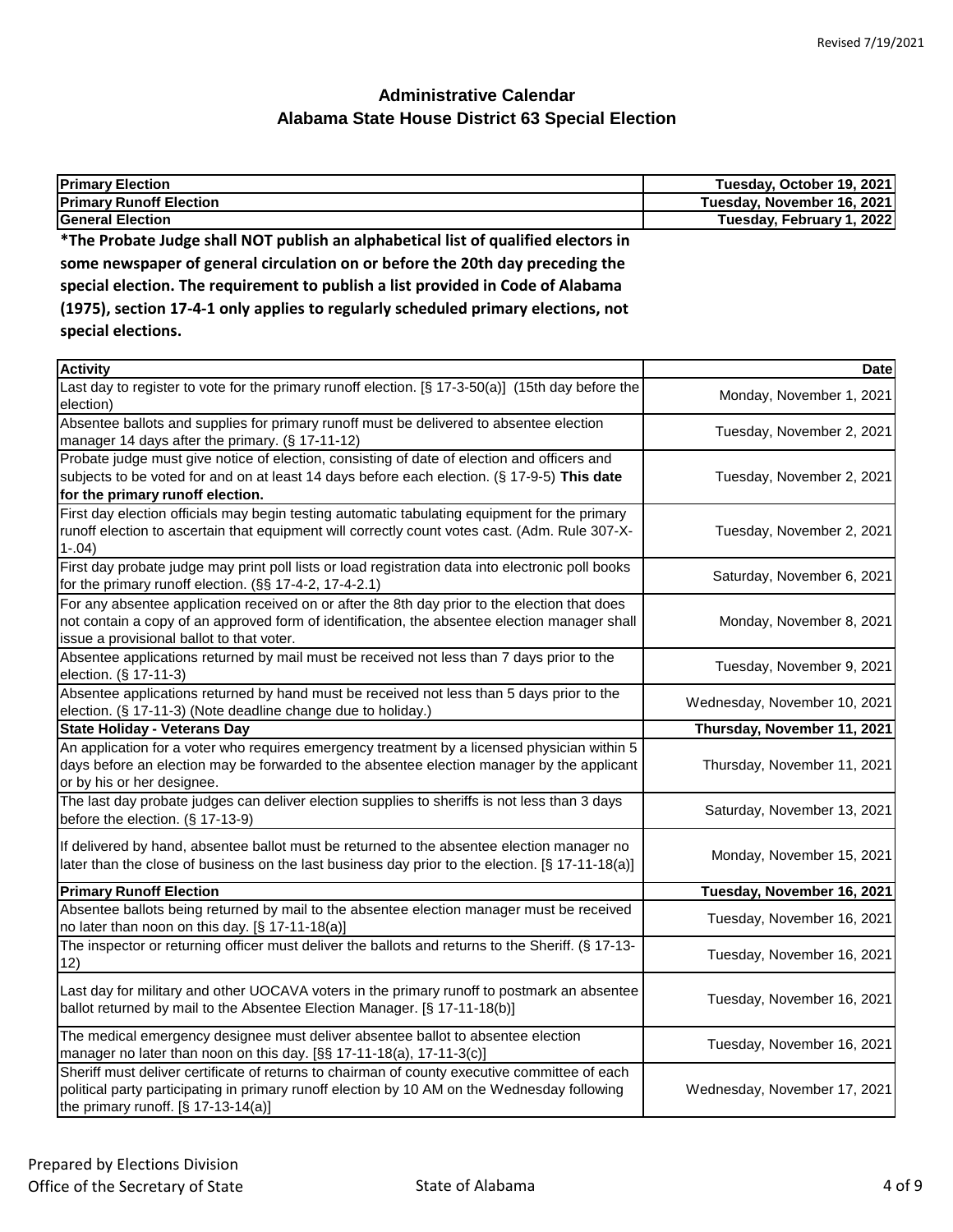| <b>Primary Election</b>                                                                                                                                                                                                                                                                                                                                                     | Tuesday, October 19, 2021    |
|-----------------------------------------------------------------------------------------------------------------------------------------------------------------------------------------------------------------------------------------------------------------------------------------------------------------------------------------------------------------------------|------------------------------|
| <b>Primary Runoff Election</b>                                                                                                                                                                                                                                                                                                                                              | Tuesday, November 16, 2021   |
| <b>General Election</b>                                                                                                                                                                                                                                                                                                                                                     | Tuesday, February 1, 2022    |
| *The Probate Judge shall NOT publish an alphabetical list of qualified electors in                                                                                                                                                                                                                                                                                          |                              |
| some newspaper of general circulation on or before the 20th day preceding the                                                                                                                                                                                                                                                                                               |                              |
| special election. The requirement to publish a list provided in Code of Alabama                                                                                                                                                                                                                                                                                             |                              |
| (1975), section 17-4-1 only applies to regularly scheduled primary elections, not                                                                                                                                                                                                                                                                                           |                              |
| special elections.                                                                                                                                                                                                                                                                                                                                                          |                              |
| <b>Activity</b>                                                                                                                                                                                                                                                                                                                                                             | <b>Date</b>                  |
| The written affirmations of provisional voters, inspector challenge statements, and voter<br>reidentification forms must be delivered by the sheriff to the board of registrars by noon on<br>the day following the election. [§ 17-10-2(d)]                                                                                                                                | Wednesday, November 17, 2021 |
| Deadline for voters whose ballot became provisional due to lack of identification to provide<br>identification (or provisional ballot and identification) including the address and telephone<br>number of the voter to the board of registrars no later than 5 PM. [§ 17-10-2(a)(3)]                                                                                       | Friday, November 19, 2021    |
| Last day for Absentee Election Manager to receive a ballot cast by military or other UOCAVA<br>voters and returned by mail for the primary runoff election. Ballots must have been<br>postmarked no later than election day and meet other absentee ballot requirements to be<br>counted. [§ 17-11-18(b)]                                                                   | Tuesday, November 23, 2021   |
| The board of registrars must deliver the provisional voter affirmations and inspector<br>challenge statements, with the certified findings attached, to the probate judge no later than<br>noon, 7 days after the election. [§ 17-10-2(e)]                                                                                                                                  | Tuesday, November 23, 2021   |
| At noon, the canvassing board shall tabulate provisional ballots which have been certified by<br>the board of registrars. The canvassing board must certify the results of the provisional votes<br>cast and must post one copy in the courthouse and must seal one copy into a container<br>designated for each political party, 7 days after the election. [§ 17-10-2(f)] | Tuesday, November 23, 2021   |

| $\alpha$ designated for each point called party, r days after the election. By The FO-2(1)                                                                                                                                                                                                       |                             |
|--------------------------------------------------------------------------------------------------------------------------------------------------------------------------------------------------------------------------------------------------------------------------------------------------|-----------------------------|
| <b>State Holiday - Thanksgiving Day</b>                                                                                                                                                                                                                                                          | Thursday, November 25, 2021 |
| Last day for county executive committee to meet and receive, canvass, and tabulate returns<br>by precinct and publicly declare results of primary runoff election is no later than the second<br>Friday following second primary. [§ 17-13-18(d)]                                                | Friday, November 26, 2021   |
| Last day for chairman of county executive committee to meet and certify to chairman of state<br>executive committee a statement and tabulation by precincts of results of primary runoff is<br>the second Monday following runoff, no later than noon. [§ 17-13-18(d)]                           | Monday, November 29, 2021   |
| State executive committee must meet at state capitol and receive, canvass, and tabulate<br>returns and provide Secretary of State with primary runoff election returns by precinct on the<br>third Wednesday following the primary runoff election. $[\S 17-13-18(d)]$                           | Wednesday, December 1, 2021 |
| Chairman of state executive committee must certify names of those who have been<br>nominated in first or second primary election as candidates of his/her party to Secretary of<br>State no later than noon on the third Wednesday following the runoff. $[\S 17 - 13 - 18(d)]$                  | Wednesday, December 1, 2021 |
| Secretary of State must certify names of opposed candidates to be placed on the general<br>election ballot to the probate judge no later than this day. (§ 17-6-21)                                                                                                                              | Friday, December 3, 2021    |
| Probate judge must issue public notice in each voting precinct of the requirement for and the<br>availability of registration and voting aids for all handicapped and elderly individuals no later<br>than 60 days before any state election. [§ 21-4-23(b)] This date for the general election. | Friday, December 3, 2021    |
| Last day for probate judge to furnish list of qualified voters to absentee election manager is<br>55 days prior to the general election. [§ 17-11-5(b)]                                                                                                                                          | Wednesday, December 8, 2021 |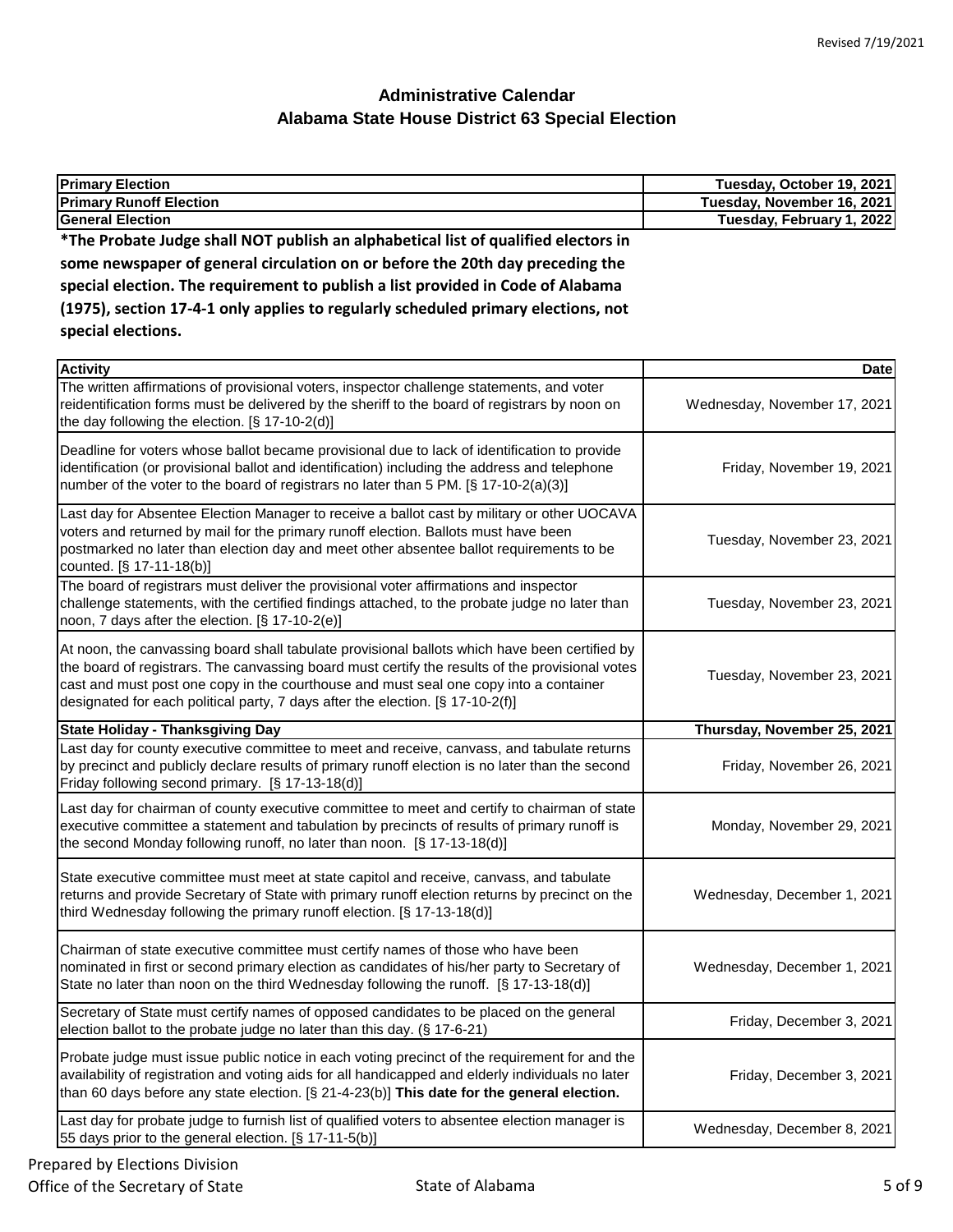| <b>Primary Election</b>                                                                                 | Tuesday, October 19, 2021  |
|---------------------------------------------------------------------------------------------------------|----------------------------|
| <b>Primary Runoff Election</b>                                                                          | Tuesday, November 16, 2021 |
| <b>General Election</b>                                                                                 | Tuesday, February 1, 2022  |
| *The Probate Judge shall NOT publish an alphabetical list of qualified electors in                      |                            |
| some newspaper of general circulation on or before the 20th day preceding the                           |                            |
| special election. The requirement to publish a list provided in Code of Alabama                         |                            |
| (1975), section 17-4-1 only applies to regularly scheduled primary elections, not<br>special elections. |                            |

| <b>Activity</b>                                                                                                                                                                                                                                                                                                                                                                                     | <b>Date</b>                 |
|-----------------------------------------------------------------------------------------------------------------------------------------------------------------------------------------------------------------------------------------------------------------------------------------------------------------------------------------------------------------------------------------------------|-----------------------------|
| Last day for absentee ballots and supplies to be delivered to absentee election manager no<br>later than 55 days prior to the general election. (§ 17-11-2)                                                                                                                                                                                                                                         | Wednesday, December 8, 2021 |
| Absentee election manager must file list of applications for absentee ballots from primary<br>election with probate judge 60 days after the primary. [§ 17-11-5(c)]                                                                                                                                                                                                                                 | Saturday, December 18, 2021 |
| State Holiday - Christmas Day Recognized                                                                                                                                                                                                                                                                                                                                                            | Friday, December 24, 2021   |
| State Holiday - New Year's Day Recognized                                                                                                                                                                                                                                                                                                                                                           | Friday, December 31, 2021   |
| First day for probate judge, sheriff, and clerk of the circuit court to appoint poll workers no<br>more than 20 nor less than 15 days. [§ 17-8-1(a)]                                                                                                                                                                                                                                                | Wednesday, January 12, 2022 |
| Last day to register to vote in person for general election. [§ 17-3-50(a)]                                                                                                                                                                                                                                                                                                                         | Friday, January 14, 2022    |
| Absentee election manager must file list of applications for absentee ballots from primary<br>runoff election with probate judge 60 days after the election. [§ 17-11-5(c)]                                                                                                                                                                                                                         | Saturday, January 15, 2022  |
| If submitting a voter registration by mail, envelope must be postmarked by this day.                                                                                                                                                                                                                                                                                                                | Saturday, January 15, 2022  |
| State Holiday - Martin Luther King Jr. and Robert E. Lee's Birthday                                                                                                                                                                                                                                                                                                                                 | Monday, January 17, 2022    |
| Last day for probate judge, sheriff, and clerk of the circuit court to appoint poll workers no<br>more than 20 nor less than 15 days before an election [17-8-1(a)]. Probate judge must notify<br>inspectors and returning officers of their appointment and publish a list of these<br>appointments in a county newspaper no more than 20 nor less than 15 days before an<br>election. (§ 17-18-2) | Monday, January 17, 2022    |
| Last day to register online to vote for general election. [§ 17-3-50(a)] (15th day before the<br>election)                                                                                                                                                                                                                                                                                          | Monday, January 17, 2022    |
| Last day for probate judge to give notice of general election, consisting of date of election<br>and officers and subjects to be voted for and on at least 14 days before each election. (§ 17-<br>$9-5)$                                                                                                                                                                                           | Tuesday, January 18, 2022   |
| First day election officials may begin testing automatic tabulating equipment for the general<br>election to ascertain that equipment will correctly count votes cast. (Adm. Rule 307-X-1-.04)                                                                                                                                                                                                      | Tuesday, January 18, 2022   |
| First day probate judge may print poll lists or load registration data into electronic poll books<br>for the general election. (§§ 17-4-2, 17-4-2.1)                                                                                                                                                                                                                                                | Saturday, January 22, 2022  |
| For any absentee application received on or after the 8th day prior to the election that does<br>not contain a copy of an approved form of identification, the absentee election manager shall<br>issue a provisional ballot to that voter.                                                                                                                                                         | Monday, January 24, 2022    |
| Absentee applications returned by mail must be received not less than 7 days prior to the<br>election. (§ 17-11-3)                                                                                                                                                                                                                                                                                  | Tuesday, January 25, 2022   |
| Absentee applications returned by hand must be received not less than 5 days prior to the<br>election. (§ 17-11-3)                                                                                                                                                                                                                                                                                  | Thursday, January 27, 2022  |
| An application for a voter who requires emergency treatment by a licensed physician within 5<br>days before an election may be forwarded to the absentee election manager by the applicant<br>or by his or her designee.                                                                                                                                                                            | Thursday, January 27, 2022  |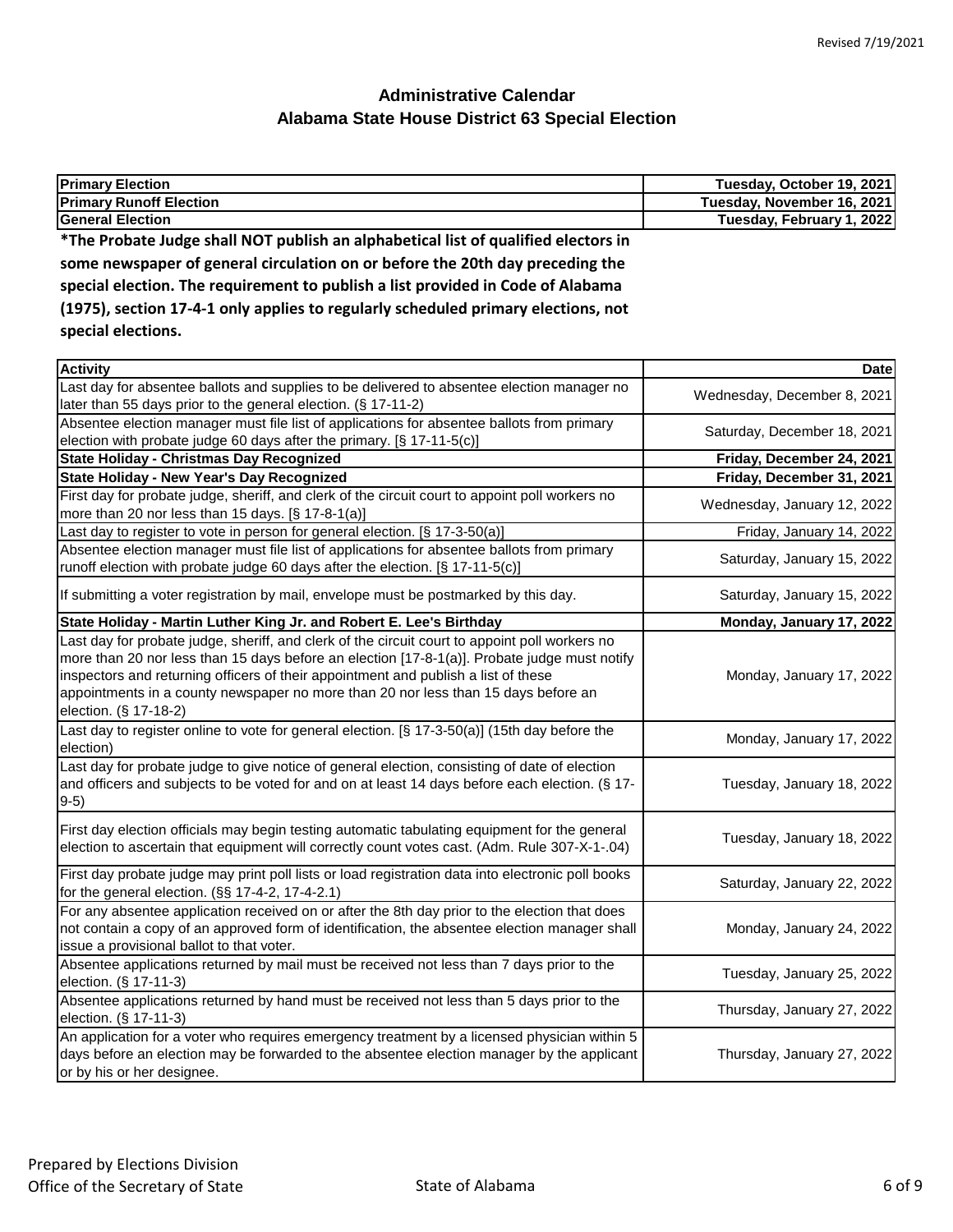| <b>Primary Election</b>                                                            | Tuesday, October 19, 2021  |
|------------------------------------------------------------------------------------|----------------------------|
| <b>Primary Runoff Election</b>                                                     | Tuesday, November 16, 2021 |
| General Election                                                                   | Tuesday, February 1, 2022  |
| *The Probate Judge shall NOT publish an alphabetical list of qualified electors in |                            |
| some newspaper of general circulation on or before the 20th day preceding the      |                            |
| special election. The requirement to publish a list provided in Code of Alabama    |                            |
| (1975), section 17-4-1 only applies to regularly scheduled primary elections, not  |                            |
| special elections.                                                                 |                            |
| المتستنقط                                                                          | <b>Datal</b>               |

| <b>Activity</b>                                                                                                                                                                                                                                                                                                                                                                                                                                                                                                                                                                                                                                                  | <b>Date</b>                 |
|------------------------------------------------------------------------------------------------------------------------------------------------------------------------------------------------------------------------------------------------------------------------------------------------------------------------------------------------------------------------------------------------------------------------------------------------------------------------------------------------------------------------------------------------------------------------------------------------------------------------------------------------------------------|-----------------------------|
| Last day for authority charged to hold a school of instruction for poll workers. Probate judge<br>must notify these election officials of time and place of instruction school and must publish<br>notice at least 48 hours before instruction school takes place; not less than 5 days prior to<br>the election. [§ 17-8-9(a)]                                                                                                                                                                                                                                                                                                                                  | Thursday, January 27, 2022  |
| Last day probate judge can deliver election supplies to sheriff is not less than 3 days before<br>the election. $(\S 17-13-9)$                                                                                                                                                                                                                                                                                                                                                                                                                                                                                                                                   | Saturday, January 29, 2022  |
| Last day to hand-deliver an absentee ballot to the absentee election manager is the date<br>prior to the day of the election. [§ 17-11-18(a)]                                                                                                                                                                                                                                                                                                                                                                                                                                                                                                                    | Monday, January 31, 2022    |
| The chair of each local political party as defined in Section 17-13-40, any person whose<br>name is on the ballot as an independent, and any announced or known write-in candidates<br>shall be given a minimum of 24 hours notice of the time and place where the canvassing<br>board will meet to determine the number of write-in votes cast for each office on the ballot,<br>ballot image, results tape, or other media prescribed by the Secretary of State by<br>administrative rule and shall be permitted to be present when the determination is made. [§<br>$17 - 6 - 28(c)$                                                                          | Monday, January 31, 2022    |
| <b>General Election</b>                                                                                                                                                                                                                                                                                                                                                                                                                                                                                                                                                                                                                                          | Tuesday, February 1, 2022   |
| Absentee ballots being returned by mail to the absentee election manager must be received<br>no later than noon on this day. [§ 17-11-18(a)]                                                                                                                                                                                                                                                                                                                                                                                                                                                                                                                     | Tuesday, February 1, 2022   |
| Last day for military and other UOCAVA voters in the general election to postmark an<br>absentee ballot returned by mail to the Absentee Election Manager. [§ 17-11-18(b)]                                                                                                                                                                                                                                                                                                                                                                                                                                                                                       | Tuesday, February 1, 2022   |
| The medical emergency designee must deliver absentee ballot to absentee election<br>manager no later than noon on this day. [§§ 17-11-18(a), 17-11-3(c)]                                                                                                                                                                                                                                                                                                                                                                                                                                                                                                         | Tuesday, February 1, 2022   |
| Inspectors or returning officer must deliver ballots and returns to sheriff. (§ 17-12-8)                                                                                                                                                                                                                                                                                                                                                                                                                                                                                                                                                                         | Tuesday, February 1, 2022   |
| Upon the closing of the polls, all write-in votes, which may be in the form of a ballot or, if an<br>electronic voting system is utilized in the polling place, a ballot image, results tape, or other<br>media as prescribed by the Secretary of State by administrative rule, from each polling place<br>in the county shall be returned to a central location in the county as determined by the<br>probate judge where the canvassing board shall determine the number of write-in votes cast<br>for each office on the ballot, ballot image, results tape, or other media as prescribed by the<br>Secretary of State by administrative rule. [§ 17-6-28(c)] | Tuesday, February 1, 2022   |
| The written affirmations of provisional voters, inspector challenge statements, and voter<br>reidentification forms must be delivered by the sheriff to the board of registrars by noon on<br>the day following the election. [§ 17-10-2(d)]                                                                                                                                                                                                                                                                                                                                                                                                                     | Wednesday, February 2, 2022 |
| Deadline for voters whose ballot became provisional due to lack of identification to provide<br>identification (or provisional ballot and identification) including the address and telephone<br>number of the voter to the board of registrars no later than 5 PM. [§ 17-10-2(a)(3)]                                                                                                                                                                                                                                                                                                                                                                            | Friday, February 4, 2022    |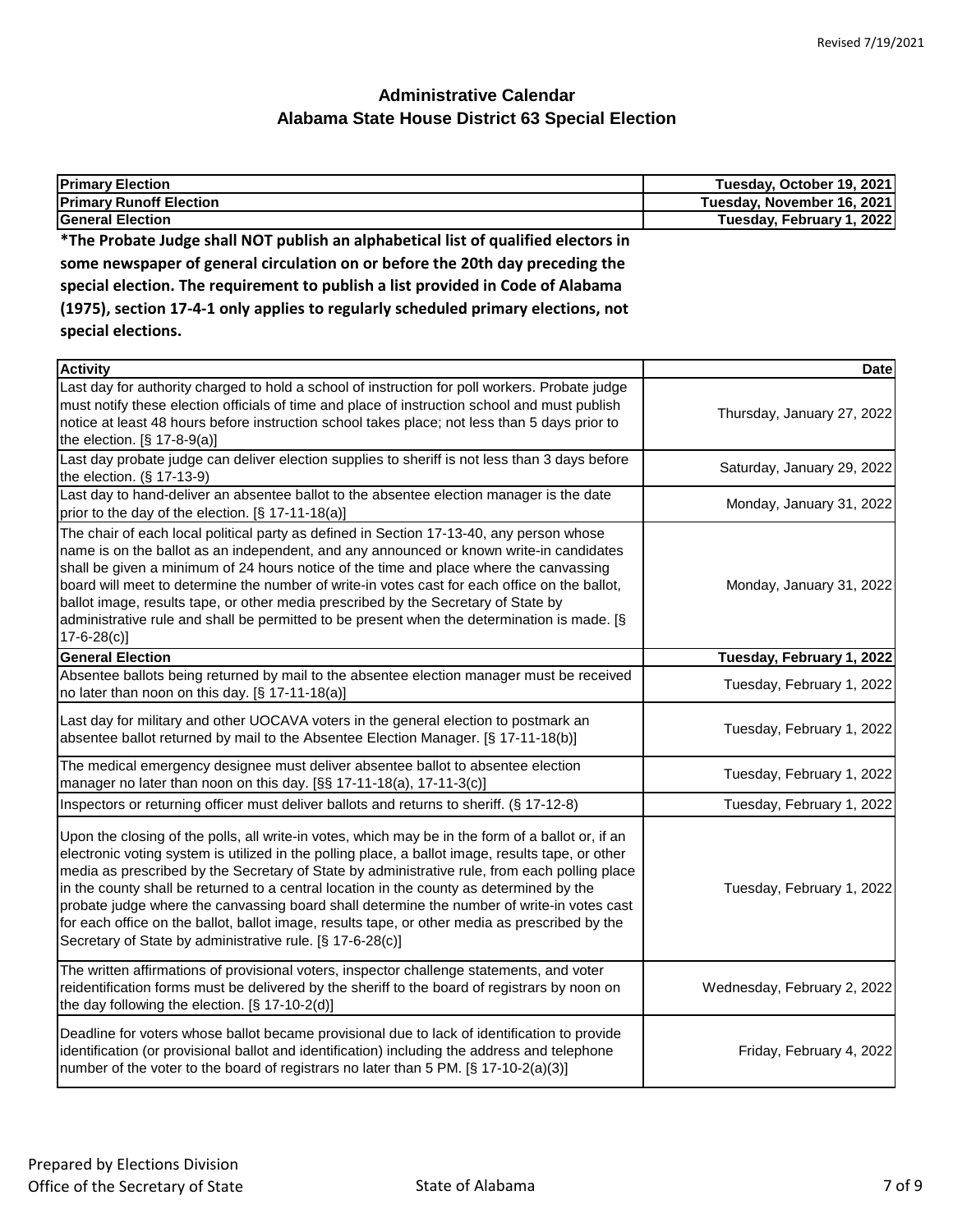| <b>Primary Election</b>                                                                                                                                                                     | Tuesday, October 19, 2021  |
|---------------------------------------------------------------------------------------------------------------------------------------------------------------------------------------------|----------------------------|
| <b>Primary Runoff Election</b>                                                                                                                                                              | Tuesday, November 16, 2021 |
| <b>General Election</b>                                                                                                                                                                     | Tuesday, February 1, 2022  |
| *The Probate Judge shall NOT publish an alphabetical list of qualified electors in                                                                                                          |                            |
| some newspaper of general circulation on or before the 20th day preceding the                                                                                                               |                            |
| special election. The requirement to publish a list provided in Code of Alabama                                                                                                             |                            |
| (1975), section 17-4-1 only applies to regularly scheduled primary elections, not                                                                                                           |                            |
| special elections.                                                                                                                                                                          |                            |
|                                                                                                                                                                                             |                            |
| <b>Activity</b><br>The county canvassing board must prepare and transmit to the Secretary of State a written                                                                                | Date                       |
| report itemizing the number of write-in votes cast for each separate federal or state office                                                                                                |                            |
| and the total votes cast for each of the candidates (top two) receiving the greatest number of                                                                                              | Friday, February 4, 2022   |
| votes for that office. [§ 17-6-28(c)]                                                                                                                                                       |                            |
| The county canvassing board must post a notice stating the number of write-in votes cast in                                                                                                 |                            |
| each office on the ballot and, for each specific county office on the ballot, stating whether the                                                                                           |                            |
| number of write-in votes cast for the office is greater than or equal to the difference in votes                                                                                            |                            |
| between the candidates receiving the greatest number of votes for the specific county office.                                                                                               | Monday, February 7, 2022   |
| The notice shall be posted on the door of the courthouse and any other place deemed                                                                                                         |                            |
| appropriate by the canvassing board including, but not limited to, a county website. [§ 17-6-<br>28(c)                                                                                      |                            |
|                                                                                                                                                                                             |                            |
| The county canvassing board must determine whether the number of write-in votes cast is<br>greater than or equal to the difference in votes between the candidates receiving the greatest   | Monday, February 7, 2022   |
| number of votes for the specific county office. [§ 17-6-28(c)]                                                                                                                              |                            |
|                                                                                                                                                                                             |                            |
| Upon receipt of all county reports setting out the number of write-in votes for each federal or                                                                                             |                            |
| state office, the Secretary of State shall determine whether the number of write-in votes cast                                                                                              |                            |
| statewide for any specific federal or state office is greater than or equal to the difference in                                                                                            |                            |
| votes between the candidates receiving the greatest number of votes for that office. In the                                                                                                 |                            |
| event the Secretary of State determines that the number of write-in votes cast statewide for                                                                                                | Monday, February 7, 2022   |
| any federal or state office is greater than or equal to the difference in votes between the                                                                                                 |                            |
| candidates receiving the greatest number of votes for that office, no later than noon on the<br>first Monday following the election, the Secretary of State shall notify each probate judge |                            |
| from a county where write-in votes for that office were cast that the write-in votes for that                                                                                               |                            |
| office shall be counted and reported as provided in this section. [§ 17-6-28(c)]                                                                                                            |                            |
|                                                                                                                                                                                             |                            |
| Last day for Absentee Election Manager to receive a ballot cast by military or other UOCAVA                                                                                                 | Tuesday, February 8, 2022  |
| voters and returned by mail for the general election. [§ 17-11-18(b)]                                                                                                                       |                            |
| Upon determining the number of write-in votes as required, all ballots, ballot images, or                                                                                                   |                            |
| results tapes with write-in votes shall be delivered to the sheriff who shall securely keep them                                                                                            | Tuesday, February 8, 2022  |
| in the same manner as provisional ballots are kept. [§ 17-10-2(d)]                                                                                                                          |                            |
| When the number of write-in votes for any specific office is greater than or equal to the                                                                                                   |                            |
| difference in votes between the candidates receiving the greatest number of votes for that                                                                                                  | Tuesday, February 8, 2022  |